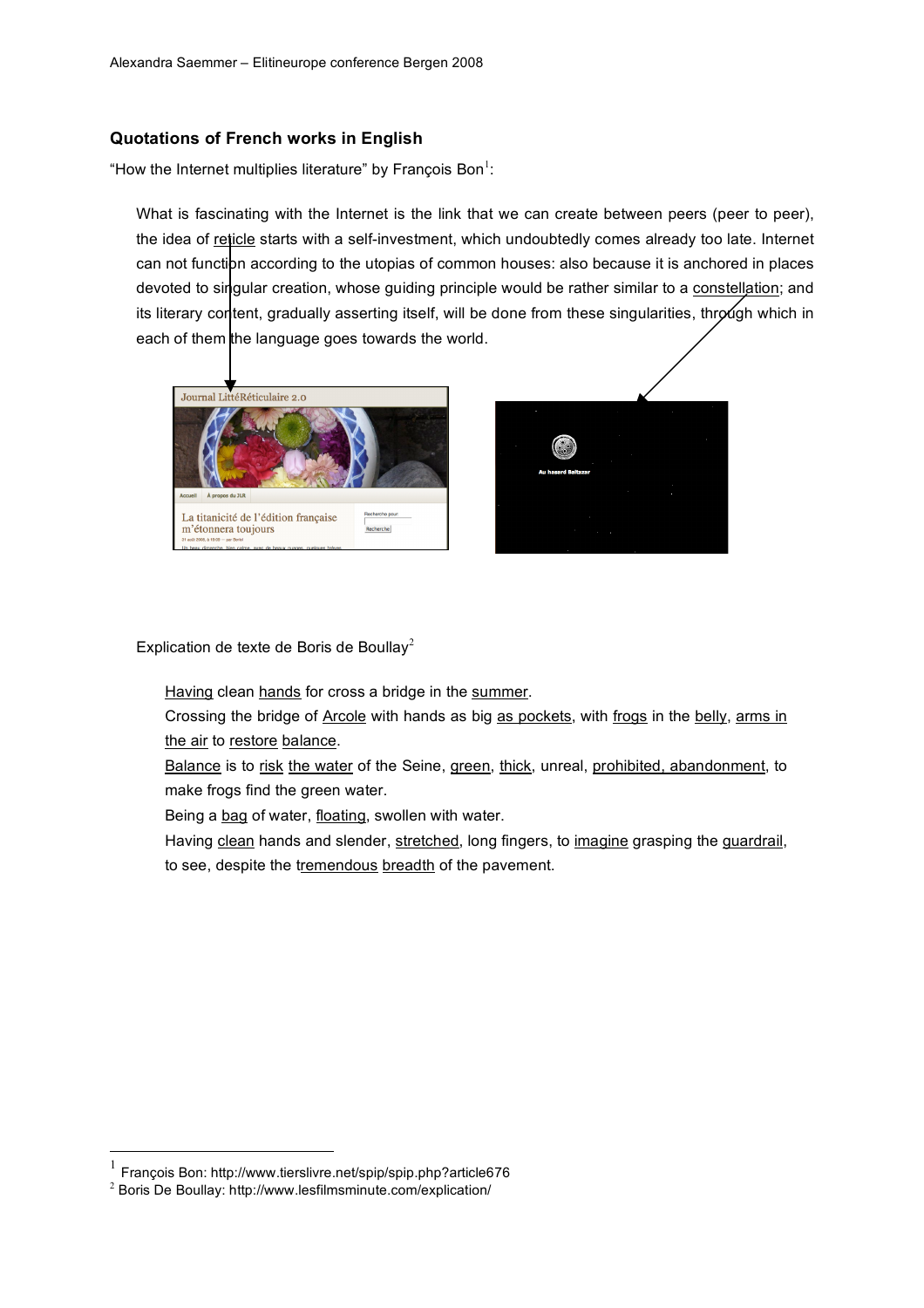## **Generation of a figure (Jean-Marie Klinkenberg) – example :** *interfacial retroprojection*

**1. Locating an isotopy in the utterance** (example :http://www.tierslivre.net/spip/spip.php?article676)



- **3. Rebuilding a "conceived degree" (**intended to **safeguard the general principle of cooperation**)
- 1. Identification of the **perceived degree** of the figure : what part of the interactive utterance should exactly be considered as **incongruous** ?

(The word "reticle" : first allotopy, reminding a classical metaphor;

the grammatical rules would have required the display of a definition of "reticle"; but the hyperlink leading to the blog *LitteRéticulaire* does not throw any direct light on its meaning – it leads neither to a starry sky, nor to an optical tool : second allotopy.

2. At this perceived degree, a content is superimposed which is compatible with the rest of the context ("the general functioning of the Internet, and particularly of peer-to-peer principles").



## **4. Superimposition of the perceived degree and the conceived degree 1**

The semantic components **compatible** with the perceived and the conceived degree must be selected in order to apply them on the conceived degree.

(The double semantic emanation of the word "reticle" (which at the same time refers to a constellation of stars and to the precise aim you can perform with an optical device) can in fact be explored by the interfacial gesture on the word "reticle"; while illustrating the idea of the Internet as a constellation of web sites, it leads the inter-actor not to a page of links, but to a specific site - as if the reader had aimed at the site by clicking).